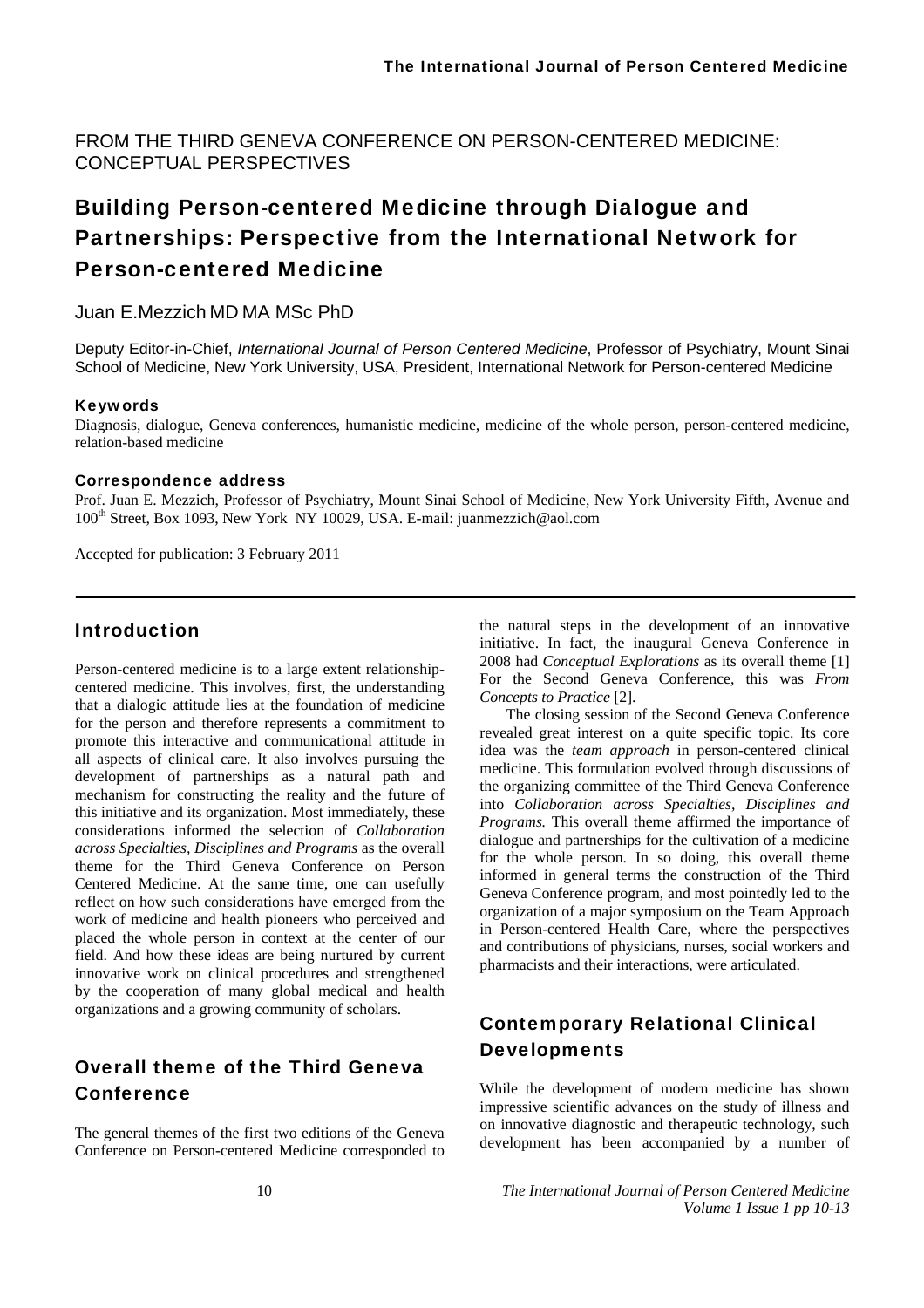distortions in the priorities of medicine [3]. The fulfillment of ethical aspirations, such as the promotion of personal autonomy, responsibility and dignity has suffered. A rigid and scientistic observance of evidence-based practice has led to neglect of the person's experience and subjectivity and of health actions that in addition to curing are aimed at alleviation and consoling [4,5].

Past decades have shown significant efforts to refocus medicine on the person of the patient, the clinician and the members of the community at large, with a relational emphasis. In 1940, Paul Tournier, a Swiss general practitioner, discovered the transformational value of critical interpersonal experiences and coined his vision as *Medicine de la Personne* [6]. Around the same time, Carl Rogers, an American psychologist, demonstrated the significance of open communication and of empowering for individuals to achieve their full potential and proceeded to develop a *person-centered approach* to therapy, counseling and education [7]. Shortly afterwards, Frans Huygen in the Netherlands [8] and Ian McWhinney in the United Kingdom and Canada [9] developed a generalist medical specialty committed to a contextualized understanding of health and focused on *patient-centered care*.

There has been also an increasing recognition of the crucial role of a collaborative clinician-patient relationship. For example, Tasman [10] has cogently pointed out that this relationship must start from the first encounter and represents the fundamental matrix for the whole of care. It must ensure empathic listening, comprehensive diagnosis beyond symptom checklists, appreciation for symbolic meaning, broad treatment techniques and effective therapeutic partnership instead of narrow and reductionistic approaches. Likewise, Alanen and colleagues [11], through a well-known Finnish integrated model for Need-Adapted Assessment and Treatment, emphasizes the active engagement of the patient as an expert of his/her own life situation within the context of family and community.

# Partnering of International **Organizations**

The development of person-centered medicine has been strongly stimulated by the partnering around this aspiration of a number of global medical and health institutions, including the following:

The World Medical Association (WMA) through its Declaration of Helsinki for Medical Research and the International Code of Medical Ethics (www.wma.net/press releases) has emphasized its concern for the whole person. Furthermore, the physicians' obligation to respect human life, rather than to extend it blindly, has been cogently argued by former WMA president Jon Snaedal [12]. The World Organization of Family Doctors (Wonca) has recorded its commitment to persons and community in its

basic concepts and values – continuity of care for all health problems in all patients within a societal context (www.woncaeurope.org).

The World Psychiatric Association (WPA) revealed since its foundation in 1950 clear indications of interest in person-centered care through its aspirations for science and humanism [13]. That interest evolved to the point that in 2005 the WPA General Assembly established an Institutional Program on Psychiatry for the Person. This program sought to promote a psychiatry *of* the person, *for* the person, *by* the person, and *with* the person [14]. The fourth programmatic objective, psychiatry *with* the person, involves the commitment to work in respectful and collaborative partnership with the person who consults. This encompasses work with individuals as well as with patient groups including those critical of psychiatry. The latter obtained an opening for dialogue and advancement through a 2007 Thematic Conference on Coercive Treatment in Psychiatry [15].

The World Health Organization (WHO) incorporated in its foundational constitution a comprehensive definition of health and has recently introduced in it the term *dynamic*, meaning *interactive*, to characterize the relationship among dimensions of well-being and has started discussions on the possibility of adding a *spirituality dimension*. Furthermore, for the first time, WHO is placing people and the person at the center of healthcare and public health, as reflected in the resolutions of the World Health Organization's 2009 World Health Assembly [16].

Close collaboration among the above mentioned organizations initiated the Geneva Conferences on Person Centered Medicine. The most recent Geneva Conferences also involved cooperation with the following international medical and health institutions: the International Alliance of Patients' Organizations (IAPO), the International Council of Nurses (ICN), the International Federation of Social Workers (IFSW), the International Pharmaceutical Federation (FIP), the Council for International Organizations of Medical Sciences (CIOMS), the World Federation for Mental Health (WFMH), the World Federation of Neurology (WFN), the International Federation of Gynecology and Obstetrics (FIGO), the World Association for Sexual Health (WAS), the World Association for Dynamic Psychiatry (WADP), the International Federation of Medical Students' Associations (IFMSA), the World Federation for Medical Education (WFME), the International Association of Medical Colleges (IAOMC), the European Association for Communication in Health Care (EACH), the European Federation of Associations of Families of People with Mental Illness (EUFAMI), Ambrosiana University, Geneva University and the Paul Tournier Association.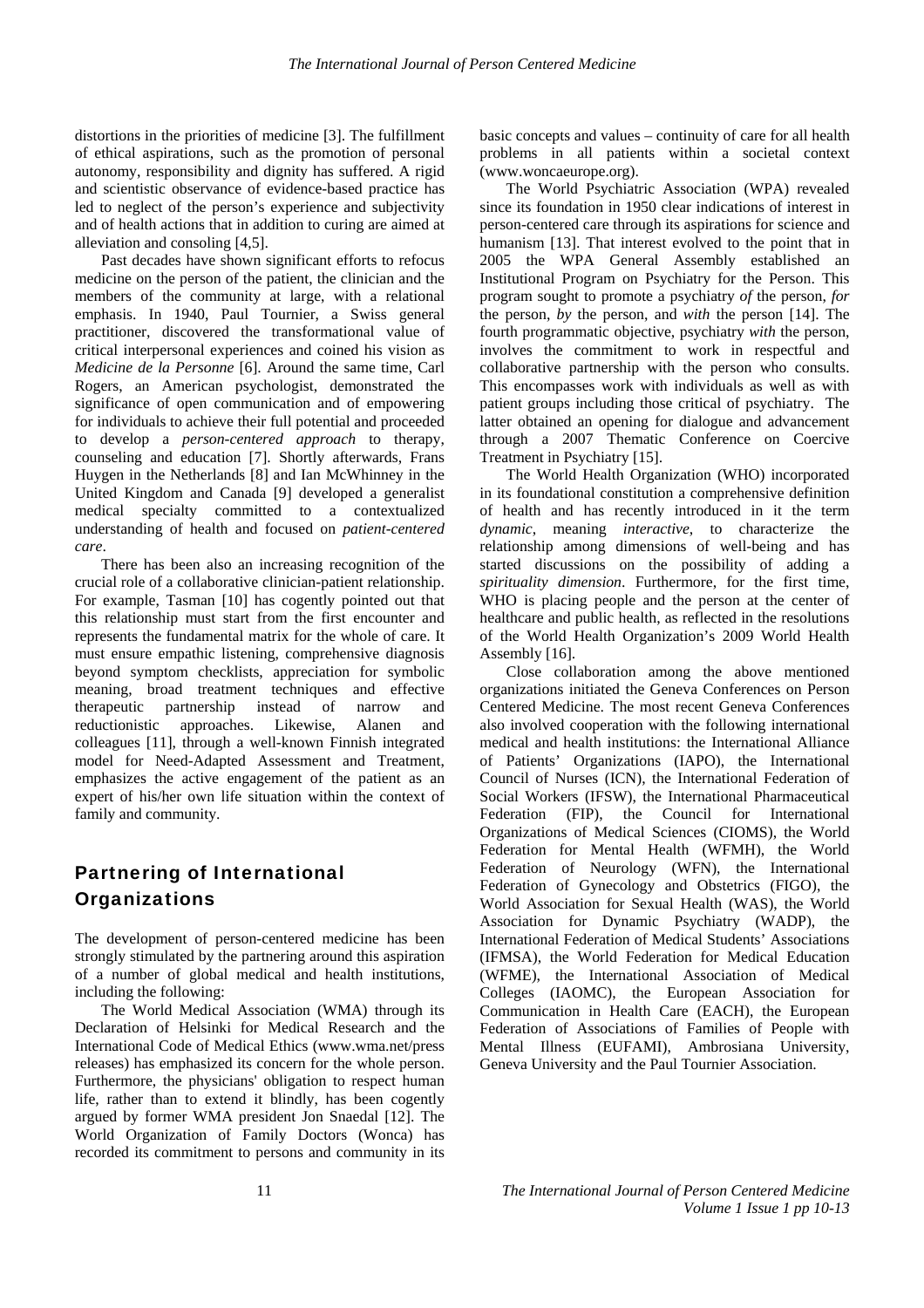# From the Geneva Conferences to the International Network for Person-centered Medicine

The three Geneva Conferences on Person-centered Medicine held in 2008, 2009 and 2010, as an evolving process, led to the development of the International Network for Person-centered Medicine [17,18]. Since its formal incorporation in New York, the International Network for Person-centered Medicine (INPCM) has assumed the principal responsibility for the organization of the Geneva Conferences for Person-centered Medicine, in close collaboration with the World Health Organization, the World Medical Association and the World Organization of Family Doctors as well as with the cosponsorship of over twenty other international health bodies. The Fourth Geneva Conference is scheduled to take place during May 1-4, 2011 at the Geneva University Hospital and the World Health Organization Headquarters.

As an intrinsically collaborative organization, the INPCM is coordinating a number of other lines of work relevant to the advancement of person-centered medicine. One of them involves study groups focused on the preparation of person-centered clinical and public health procedures. An example is the Person-centered integrative Diagnostic Model [19], recently published in the *Canadian Journal of Psychiatry* [20]. The project was started in 2005 within the World Psychiatric Association and has unfolded through extended collaboration with global medical and health organizations participating in the International Network for Person-centered Medicine. It represents a key conceptual development in the process of building a psychiatry and medicine for the person. Its key structural features include the coverage of both ill and positive aspects of health, the person's experience and values and both risk and protective factors, through the use of descriptive categories, dimensions, and narratives and the cultivation of patient-family-clinician partnerships for achieving shared diagnostic understanding and shared commitment to care.

Another important line of collaborative work is exemplified by a joint project of the INPCM and the World Health Organization (WHO Department Health System Governance and Service Delivery) aimed at the design of metrics for assessing people-centered health systems development. It has arisen from recent World Health Assembly (2009) Resolutions on Primary Health Care and the work of the INPCM in collaboration with a wide range of organizations and scholars. The main components of this project are the systematic conceptualization and delineation of health systems development towards personand people-centered care and the construction of procedures to measure the direction and magnitude of such development.

To advance more broadly the development of personcentered medicine (PCM), the INPCM and the Press of the University of Buckingham in the United Kingdom have launched as a joint venture The *International Journal of Person-Centered Medicine* (Int J Pers Cent Med) of which this article is a constituent inaugural paper. The *Journal* is dedicated to the development of the theory and practice of Person-Centered Medicine (PCM). Special supplements of the Int J Pers Cent Med, deriving from an international conference series, will describe in detail the development of person-centered medicine approaches to care across a wide range of common and uncommon diseases and conditions and which will exemplify and illustrate the direct applications of PCM principles in routine and advanced clinical practice. The *Journal* welcomes learned submissions from doctors, nurses, the allied professions and all those clinical and non-clinical colleagues with an interest in, or responsibility for, the development and application of person-centred approaches to clinical care and public health. Further information on the INPCM can be obtained by visiting www.personcenteredmedicine.org. and on the journal by visiting www.ijpcm.org and on the international conference series by contacting Professor Andrew Miles (andrew.miles@keyadvances.org.uk).

### Concluding Remarks

The dialogue and partnership bases of person-centered medicine have been elucidated. Crucial in this regard is a renewed commitment to the clinician-patient relationship, optimizing clinical communication and building an effective dialogue among clinicians, patients and families, while respecting the diversity of their perspectives. Continued collaboration with international medical and health organizations and creative scholars across the world and the full use of the new *International Journal of Person Centered Medicine* augur well for the promotion of the whole person as the soul and science of medicine and health care.

### References

[1] Mezzich J. E., Snaedal J., Van Weel C., Heath I. (Eds) (2010). Person-centered Medicine: A Conceptual Exploration. *International Journal of Integrated Care*, Supplement Vol. 10.

[2] Mezzich J. E., Snaedal J., van Weel C., Botbol M., Salloum I. M., (Eds). (2011) Introduction to Person-Centered Medicine: From Concepts to Practice. *Journal of Evaluation in Clinical Practice* 17:2, 330-332

[3] Heath I., (2005). Promotion of disease and corrosion of medicine. *Canadian Family Physician* 51, 1320-22.

[4] Miles A., Loughlin M., Polychronis A. (2008). Evidencebased healthcare, clinical knowledge and the rise of personalised medicine. *Journal of Evaluation in Clinical Practice* 14, 621-49.

12 *The International Journal of Person Centered Medicine Volume 1 Issue 1 pp 10-13*